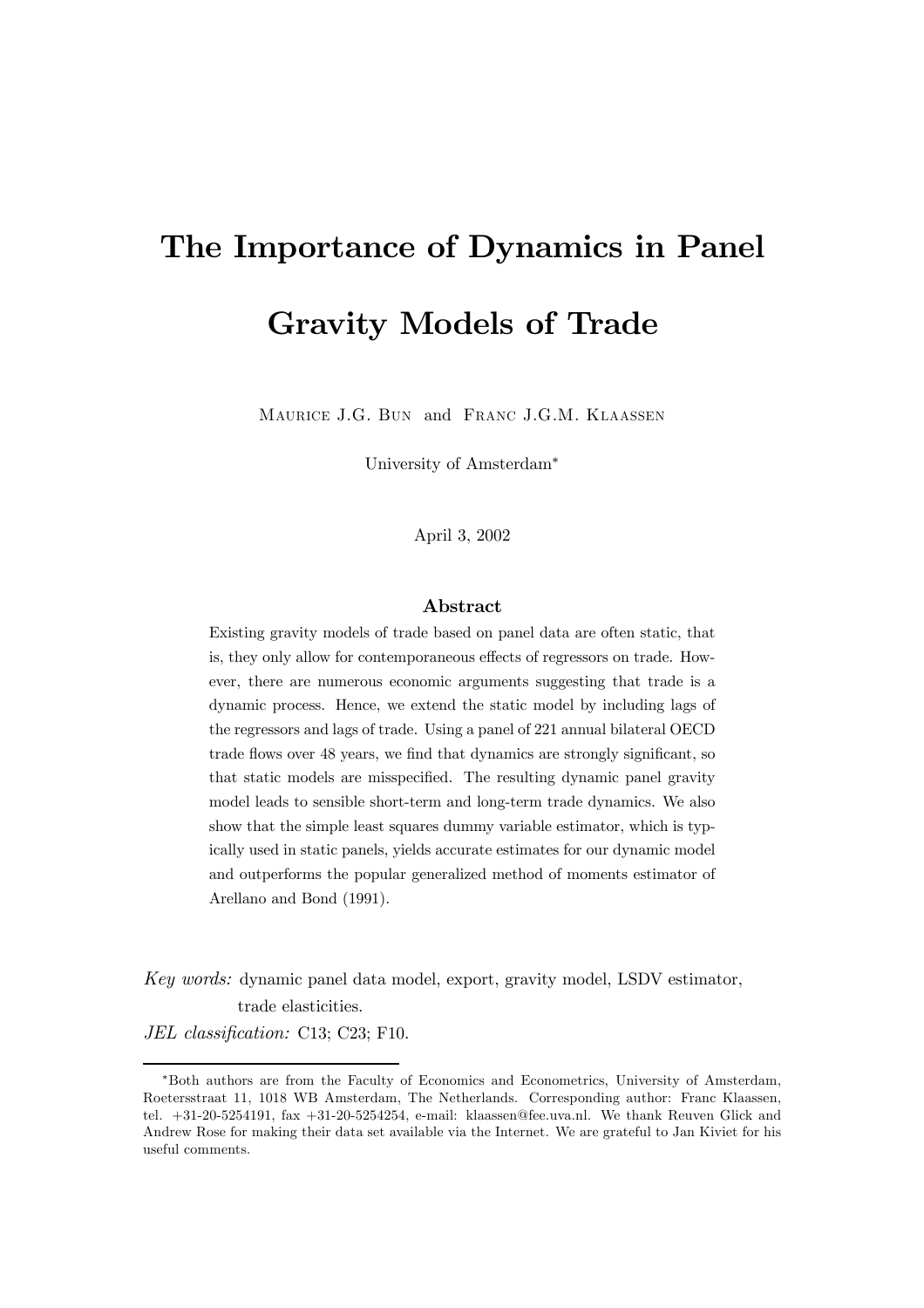## 1 Introduction

The gravity model is often used in international economics. It goes back to Tinbergen (1962) and Pöyhönen (1963), who suggest to use the Newtonian gravity concept to explain bilateral trade (attraction) by the national incomes of the trading countries (mass) and the distance between them (same in physics). This standard gravity model has later been augmented with many other explanatory variables, such as population size, dummies for trade bloc and currency union membership, and indicators for common cultural characteristics (De Grauwe and Skudelny, 2000; Glick and Rose, 2001; and many others). The main reason for the popularity of the gravity model is its success in empirical applications. In addition, several authors have also provided an economic theoretical backing of the model (Bergstrand, 1985; Deardorff, 1998).

Although early empirical studies used cross-section data to estimate gravity models (Aitken, 1973; Bergstrand, 1985), most researchers nowadays use panel data (Mátyás, 1997; De Grauwe and Skudelny, 2000; Wall, 2000; Glick and Rose, 2001). One reason is that the extra time series observations result in more accurate estimates. Moreover, in a cross-section analysis unobserved trade determinants that are country-pair specific and invariant over time are necessarily captured by the disturbance term. As these variables are likely correlated with observed regressors, the usual least squares estimator is inconsistent. In contrast, with panel data the effects of such unobserved determinants can be modelled by including country-pair specific constant terms, so that the source of inconsistency just mentioned is avoided. Mátyás (1997) and Wall (2000) stress the importance of including country-pair "individual" effects.

Existing gravity models based on panel data, however, ignore one potentially important aspect of trade, namely dynamics (as far as we know, the only exception is De Grauwe and Skudelny, 2000). For countries that traded a lot in the past, businesses have set up distribution and service networks in the partner country, which has lead to entrance and exit barriers due to sunk costs. In addition, consumers have grown accustomed to the partner country's products (habit formation). It is therefore very likely that current bilateral trade between those countries is also high (Eichengreen and Irwin, 1997). Hence, lagged trade affects current trade. Ignoring this may lead to incorrect inference.

Eichengreen and Irwin (1997) therefore add lagged trade as a regressor to their gravity model and show that lagged trade is indeed important. However, they use a cross-section model. This implies that the estimate for lagged trade represents not only dynamic effects, but also the impact of unobserved country-pair specific time invariant factors, as these factors are present in both current and lagged trade. It is thus not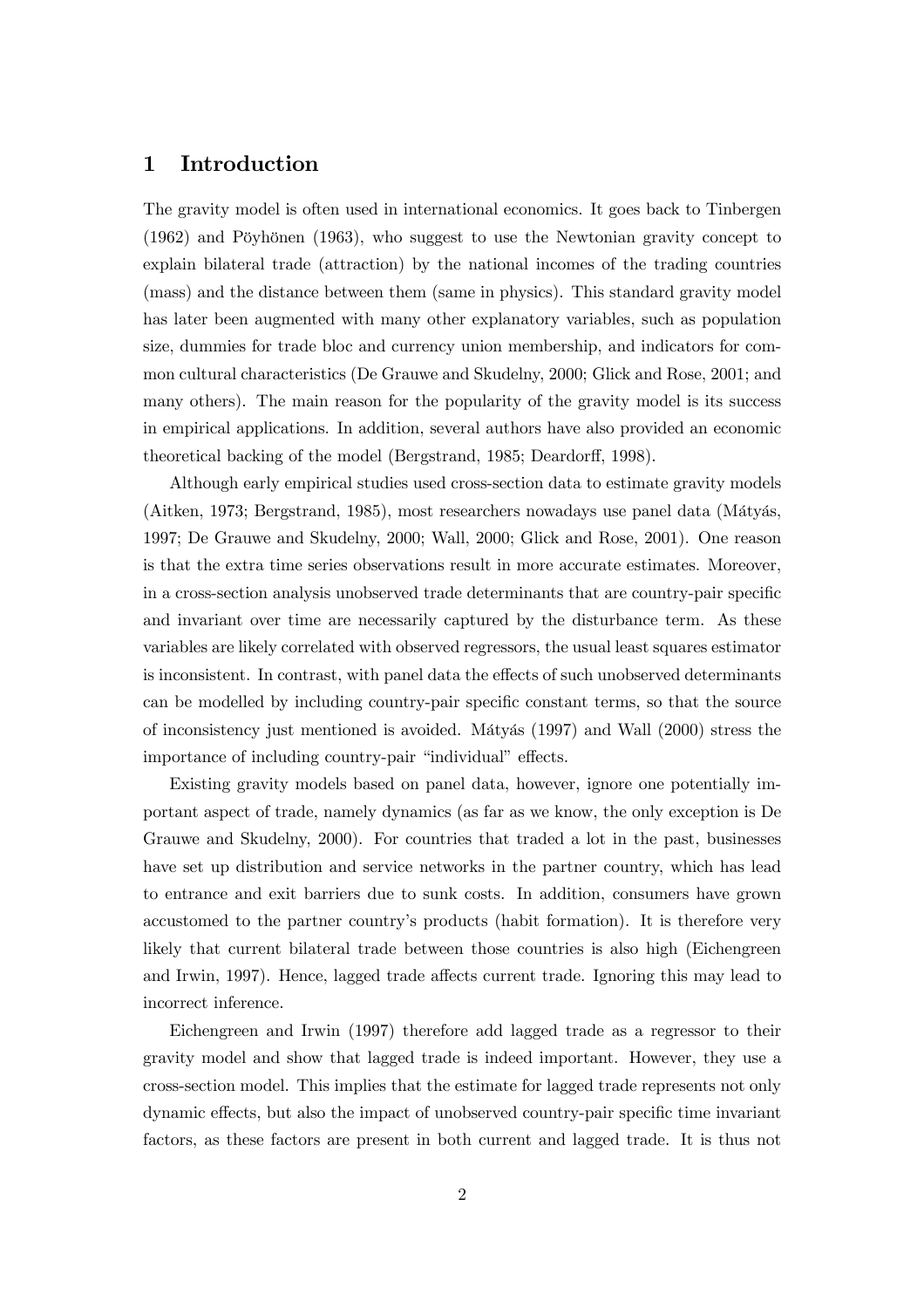clear how important dynamics truly are.

The current paper brings the separate static panel and dynamic cross-section developments in the gravity literature together by using a panel data model with both country-pair effects and dynamics. The main goal is to demonstrate the need for a sufficiently rich dynamic structure in panel gravity models, both from an econometric and an economic point of view. The static panel gravity model is our benchmark model. We use a panel data set of  $N = 221$  annual bilateral OECD trade flows over  $T = 48$ years (1950-1997), which is abstracted from the Glick and Rose (2001) data set.

To model the dynamics we use an autoregressive distributed lag (ADL) model, which is commonly used in time series econometrics. One feature of ADL models is the inclusion of lagged dependent variables as regressors to model the relation between current and past trade. However, it is unlikely that this autoregressive structure completely describes the dynamics, because it is well-known that explanatory variables such as income affect trade with a lag (Goldstein and Kahn, 1985). ADL models allow for such distributed lag effects, as both contemporaneous and lagged income can be included as regressors. In addition to the ADL structure, we include time specific constants to allow for dynamics that are the same for all country-pairs, such as the world-wide economic situation. We thus use a dynamic panel model with both country-pair effects and time effects. We treat both effects as fixed instead of random, to allow for correlation with other explanatory variables.

Our dynamic panel structure generalizes the De Grauwe and Skudelny (2000) model in several respects. First, we allow for more than one lag of trade. Because De Grauwe and Skudelny find serial correlation in the residuals from their first-order autoregressive approach, our use of higher order lags is presumably worthwhile. The second generalization is our allowance for lagged income. Finally, we account for time effects. These generalizations make it possible to obtain a more detailed idea of the importance of trade dynamics.

The second contribution of the paper concerns the method of estimation for dynamic panel gravity models. In general, the estimation of dynamic models for panel data with fixed effects is not straightforward, see Baltagi (2001) for a recent overview. Leastsquares methods for static models, such as the Least Squares Dummy Variables (LSDV) estimator, are inconsistent for dynamic panels when the number of time periods  $T$  is finite and the number of cross-section observations N goes to infinity. Since panel data used to estimate gravity models usually have a moderately large  $T$  and a large  $N$ , this inconsistency may be a problem in practice. Therefore, various authors have proposed GMM (Generalized Method of Moments) alternatives, which are consistent for finite T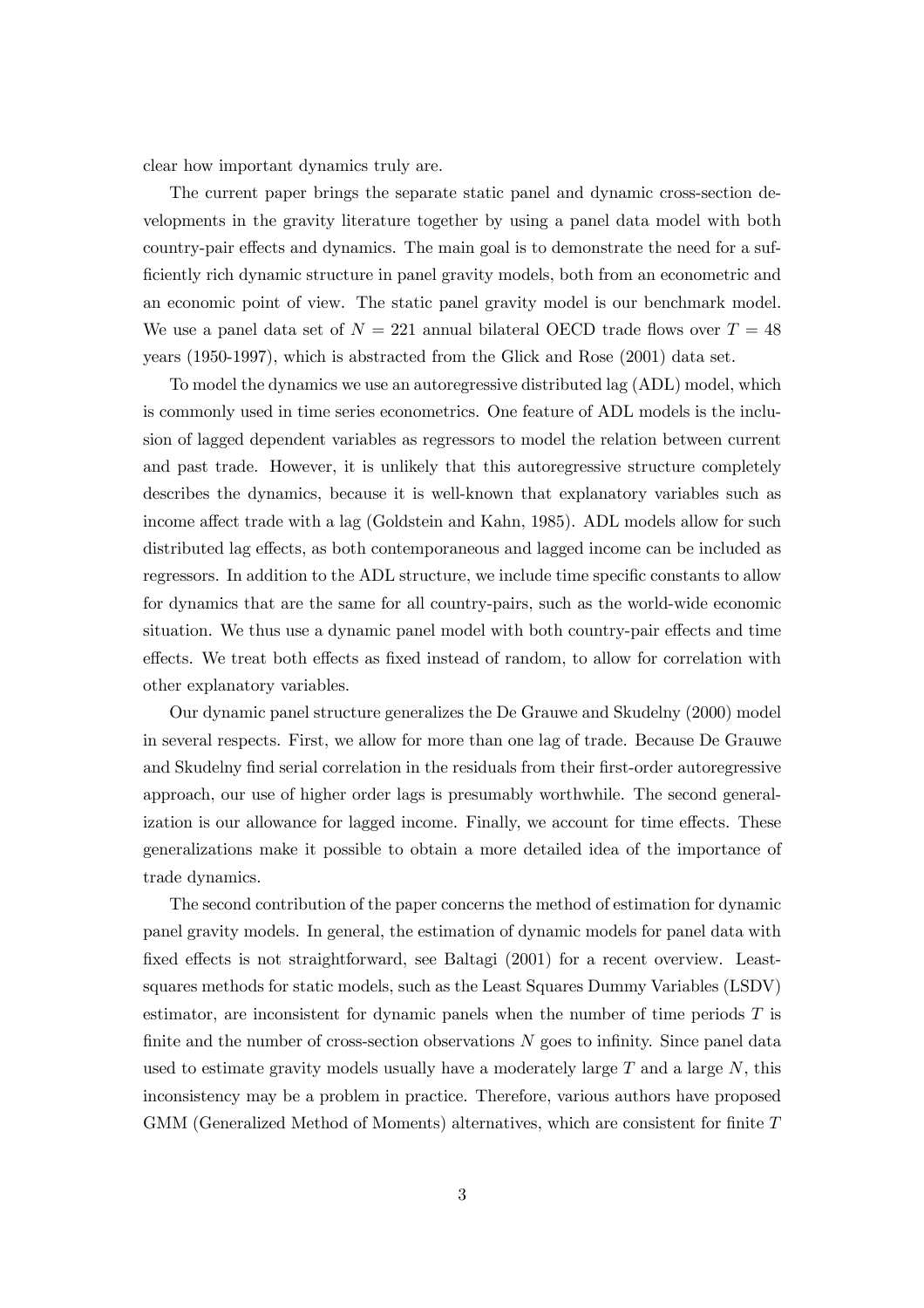and infinite N (see Arellano and Bond, 1991; Blundell and Bond, 1998). In dynamic panel data models the number of moment conditions available increases in T. To enhance asymptotic efficiency one should use all available moment conditions. However, it is well-known that this may increase the finite sample bias. Since one typically has substantial values of T in panel gravity studies, this bias may be problematic.

Because it is not a priori clear which estimator is preferable for our data and to obtain a robust answer to the question whether dynamics are important, we estimate our model by both LSDV and a particularly popular GMM estimator, namely the one of Arellano and Bond (1991). In addition, we perform a simulation study to analyze the accuracy of both estimators in our application to suggest which method is best suited for the estimation of dynamic panel gravity models.

The set up of the paper is as follows. In section 2 we describe our dynamic panel gravity model and discuss the two estimation methods (LSDV and GMM). Section 3 answers the question whether dynamics are important and examines the quality of both methods of estimation. Section 4 concludes.

# 2 Dynamic panel gravity model

This section shows how we use the ADL approach to allow for trade dynamics in panel gravity models. We then discuss how one can estimate the resulting dynamic panel model.

## 2.1 Model

The variable to be explained is  $TRADE_{ijt}$ , the logarithm of the real bilateral trade (sum of exports and imports) between countries  $i$  and  $j$  in year  $t$ ; this definition is based on Glick and Rose (2001), as we will use their data in the empirical part of our paper. The core explanatory variables in gravity models are measures for the economic size of both countries and for the distance between the countries. These are often augmented by typical variables such as population size and dummies for common language, common border, free trade area and currency union membership, depending on the research question of interest. In this paper we include size, proxied by the logarithm of the product of the countries' real gross domestic products, denoted by  $GDP_{ijt}$ ; this definition is again based on Glick and Rose (2001). In addition, since we have panel data, we can account for the effects of all possible time invariant determinants of trade by an "individual" effect  $\eta_{ij}$  for country-pair ij. This term thus encompasses the effects of typical time invariant regressors such as distance, common language and common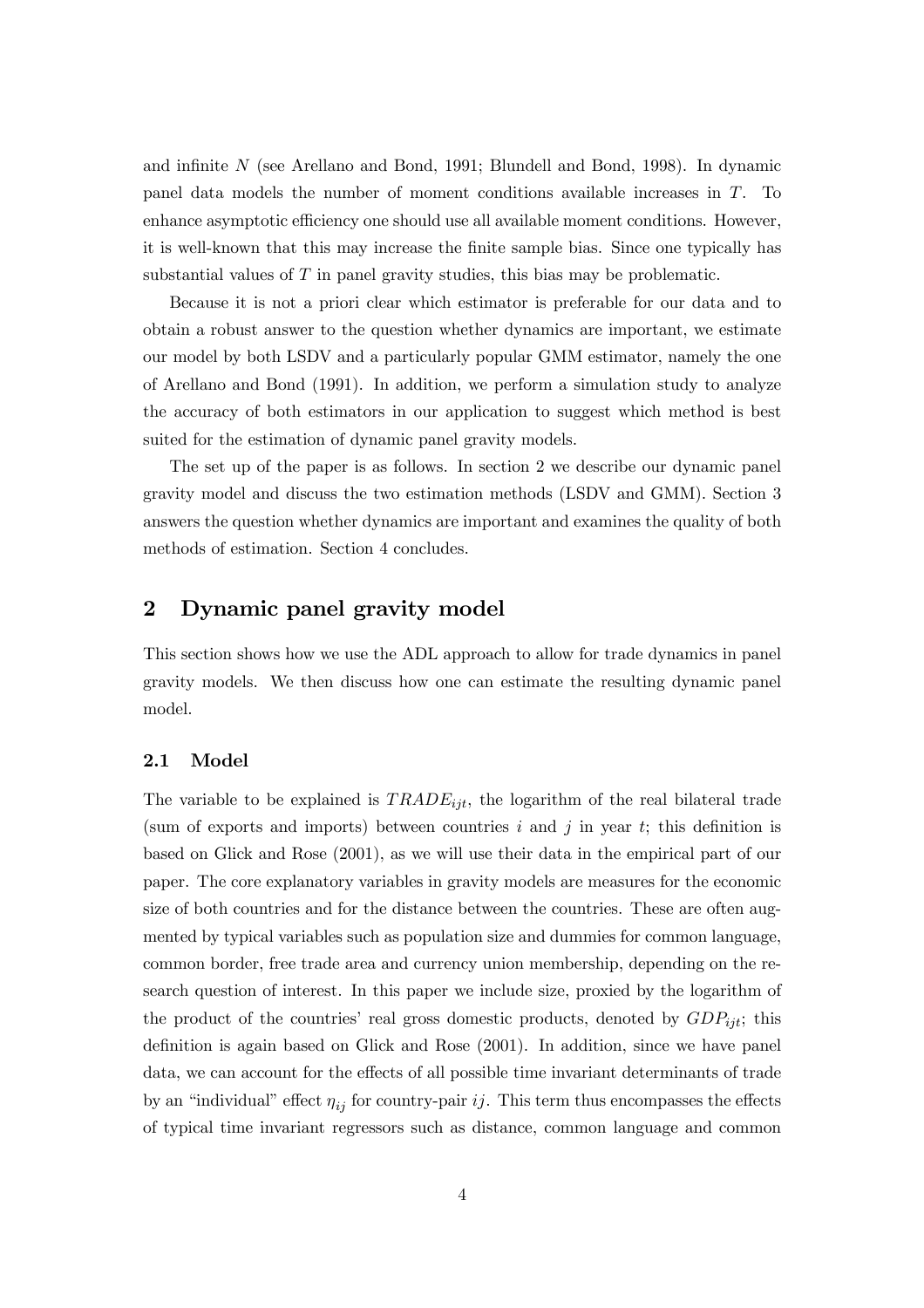border dummies. Likewise, we use a time effect  $\lambda_t$  to correct for the impact of all possible country-pair invariant trade determinants, such as the general economic situation in the world. The  $\lambda_t$  also correct for a potential trend in trade that is not explained by GDP.

In the standard, static panel gravity model one only finds the contemporaneous value of  $GDP_{ijt}$  to explain  $TRADE_{ijt}$ . As argued in the introduction, there are many economic arguments that suggest that also lagged income and lagged trade are relevant for current trade. To allow for such dynamic effects, we extend the static panel gravity model using an ADL model. For ease of exposition we restrict both ADL orders to two, because that will suffice in the empirical part of this paper. Hence, our model is

$$
TRADE_{ijt} = \alpha + \sum_{p=1}^{2} \gamma_p TRADE_{ij,t-p} + \sum_{q=0}^{2} \beta_q GDP_{ij,t-q} + \eta_{ij} + \lambda_t + \varepsilon_{ijt}, \quad (1)
$$

where we assume a stable dynamic relationship between  $TRADE$  and  $GDP$ , which implies  $\gamma_1 + \gamma_2 < 1$ . Since  $\eta_{ij}$  is obviously correlated with lagged trade and since  $\lambda_t$ contains elements such as the general state of the world economy that are correlated with current income, we treat  $\eta_{ij}$  and  $\lambda_t$  as fixed instead of random effects. The error term  $\varepsilon_{ijt}$  in (1) is a zero mean random variable uncorrelated over time, which may have arbitrary heteroskedasticity across country-pairs and time. We ignore any correlation of  $\varepsilon_{iit}$  across country-pairs. This is the usual procedure in both the panel data and gravity model literature, and it would go beyond the purpose of this paper to correct also for spatial correlation. Note that  $\varepsilon_{ijt}$  is presumably correlated with  $GDP_{ijt}$ , because  $\varepsilon_{ijt}$ affects trade (export plus import) and the export from country  $i$  to  $j$  is part of GDP of country i and the import of i from j is part of GDP of j, so that  $\varepsilon_{ijt}$  affects  $GDP_{ijt}$ . Since the trade variable only concerns bilateral trade and is thus only a small part of the GDP variable, this endogeneity is usually ignored in the literature. We follow that approach and thus assume exogeneity for  $GDP_{ijt}$  (we will check the robustness of our results with respect to this assumption).

Model (1) allows for a range of dynamic effects. We distinguish a transitory, oneperiod external shock through  $\varepsilon_{ijt}$  and a permanent shock in income. A shock through  $\varepsilon_{ijt}$  not only affects contemporaneous trade, but also trade next year, by a factor  $\gamma_1$ . Two years later the impact is  $\gamma_1^2 + \gamma_2$ . Though there is no effect on the long-run level of trade, the cumulation of all contemporaneous and medium-run effects leads to a total impact of  $(1 - \gamma_1 - \gamma_2)^{-1}$ . Hence,  $\gamma_1 + \gamma_2$  measures the persistence of shocks in trade.

A permanent income shock has a contemporaneous effect on trade of  $\beta_0$ . The effect on next period's trade (in addition to the impact  $\beta_0$  caused by the increment of next period's income) is not only the direct effect  $\beta_1$ , but also the indirect effect through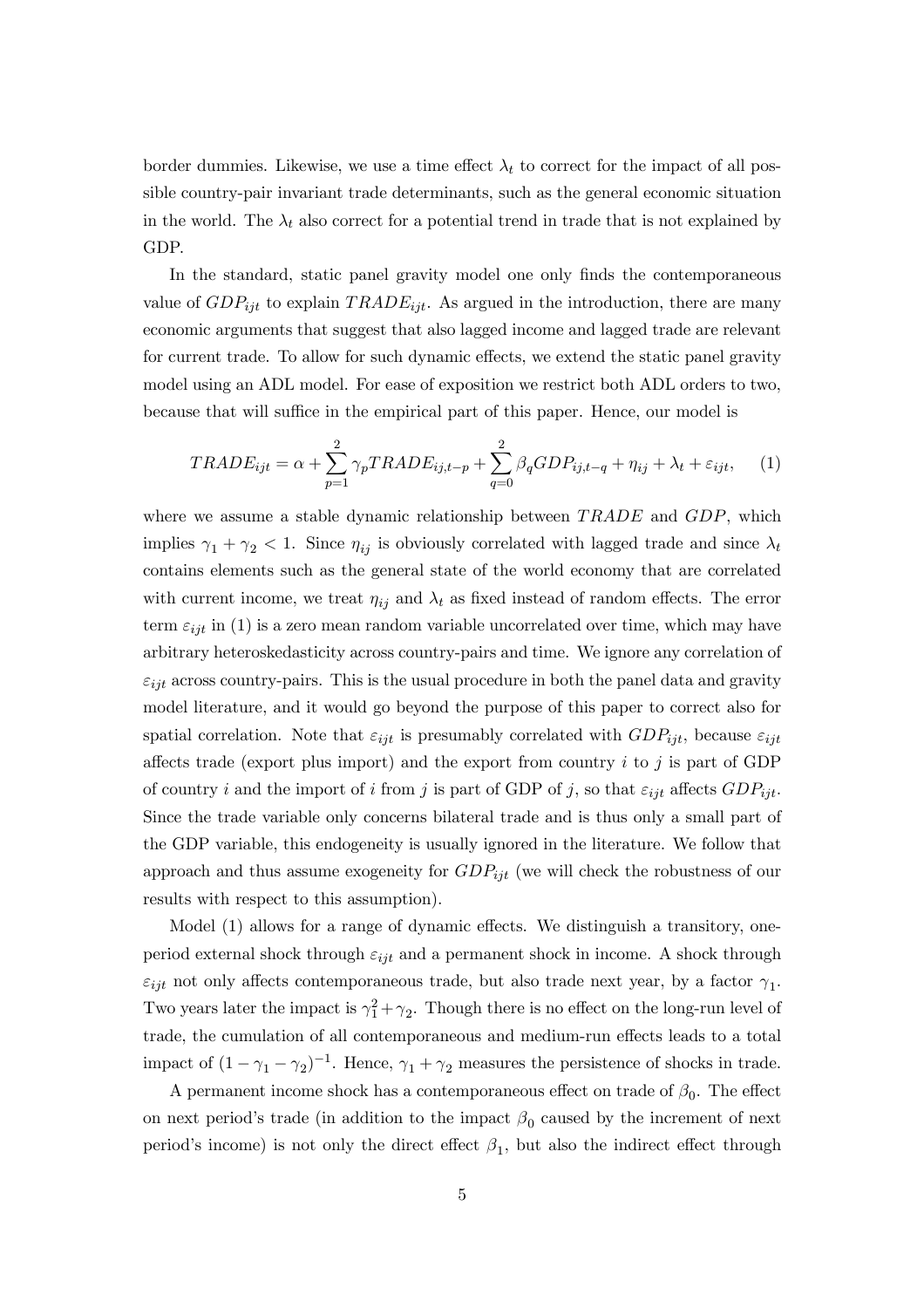the lagged trade term, which yields a combined effect of  $\beta_1 + \gamma_1 \beta_0$ . The income shock affects the long-run level of trade by the multiplier  $\frac{\beta_0 + \beta_1 + \beta_2}{1 - \gamma_1 - \gamma_2}$ .

One may be tempted to view these income effects as usual income elasticities, because trade and GDP are both specified in logarithms. However, one should be careful with that. One commonly defines income elasticities as, for instance, the elasticity of exports from country  $i$  to  $j$  with respect to income of the country of demand  $j$ ; in formula  $\frac{\partial X_{ij}}{\partial GDP_j}$ , where  $X_{ij}$  is log real exports and  $GDP_j$  is log real income (time indices are suppressed for simplicity). The income effect in our model is  $\frac{\partial TRADE_{ij}}{\partial GDP_{ij}}$ , where  $TRADE_{ij}$  and  $GDP_{ij}$  are based on the definitions of our data source (Glick and Rose  $(2001)$ , as given at the beginning of this subsection. Expressing  $TRADE_{ij}$  and  $GDP_{ij}$ in variables such as  $X_{ij}$  and  $GDP_j$  yields  $TRADE_{ij} = \log(\exp(X_{ij}) + \exp(X_{ji}))$  and  $GDP_{ij} = GDP_i + GDP_j$ . Hence, our income effect is not the usual income elasticity.

Despite these differences, there is a simple relation  $\frac{\partial TRADE_{ij}}{\partial GDP_{ij}} = \frac{1}{2}$  $\left(\frac{\partial X_{ij}}{\partial GDP_i} + \frac{\partial X_{ij}}{\partial GDP_j}\right)$ ´ , where  $\frac{\partial X_{ij}}{\partial GDP_i}$  is the elasticity of exports with respect to income of the country of supply.<sup>1</sup> The latter elasticity can be zero, as assumed in the often-used imperfect substitutes model (Goldstein and Kahn, 1985); it can also be positive, and then it is very likely bounded by the elasticity with respect to income of the country of demand  $\frac{\partial X_{ij}}{\partial GDP_j}$ . Hence,  $\frac{\partial TRADE_{ij}}{\partial GDP_{ij}} \le \frac{\partial X_{ij}}{\partial GDP_{j}} \le 2\frac{\partial TRADE_{ij}}{\partial GDP_{ij}}$ . The income elasticity in the usual meaning is thus bounded by once and twice our income effect. We cannot model the income elasticity itself, because we have no data on exports and imports separately as we only have data on their sum. To avoid any possibility of confusion, we will maintain the separation between the terms "income effect" and "income elasticity" throughout the paper.

#### 2.2 Estimation

Static panel gravity models, such as model (1) under the restriction  $\gamma_1 = \gamma_2 = \beta_1 =$  $\beta_2 = 0$ , are usually estimated by the LSDV estimator, also called fixed effect or within estimator. LSDV consists of removing the country-pair effects  $\eta_{ij}$  by taking deviations from country-pair means, which is called the within transformation, and then applying least squares on the centered variables. If trade is a static process, so that the static model is correct, the LSDV estimator is consistent for a finite time dimension T and

<sup>1</sup>One can derive  $\frac{\partial TRADE_{ij}}{\partial GDP_{ij}} = \frac{1}{2} \left( \frac{\partial X_{ij}}{\partial GDP_i} + \frac{\partial X_{ij}}{\partial GDP_j} \right)$ as follows. Define  $u_{ij} = GDP_i + GDP_j$ and  $v_{ij} = GDP_i - GDP_j$ . Then  $\frac{\partial TRADE_{ij}}{\partial GDP_{ij}} = \frac{\partial \log(\exp(X_{ij}) + \exp(X_{ji}))}{\partial u_{ij}} = \frac{1}{\exp(X_{ij}) + \exp(X_{ji})} *$ <br>  $\left[\exp(X_{ij})\left(\frac{\partial X_{ij}}{\partial GDP_i}\frac{\partial GDP_i}{\partial u_{ij}} + \frac{\partial X_{ji}}{\partial GDP_i}\frac{\partial GDP_i}{\partial u_{ij}}\right) + \exp(X_{ji})\left(\frac{\partial X_{ji}}{\partial GDP_i}\frac{\partial GDP_i}{\partial u_{ij}} + \frac{\partial X_{ji}}{\partial GDP_i}\frac{\partial GDP_i}{\partial u_{ij}}\right)\right]$  $\frac{\partial X_{ij}}{\partial GDP_i}\frac{\partial GDP_i}{\partial u_{ij}} + \frac{\partial X_{ij}}{\partial GDP_j}$  $\left(\frac{\partial GDP_{j}}{\partial u_{ij}}\right) + \exp\left(X_{ji}\right)\left(\frac{\partial X_{ji}}{\partial GDF}\right)$  $\frac{\partial X_{ji}}{\partial GDP_i}\frac{\partial GDP_i}{\partial u_{ij}}+\frac{\partial X_{ji}}{\partial GDP_j}$  $\left[\frac{\partial GDP_j}{\partial u_{ij}}\right]$  Using  $GDP_i = \frac{u_{ij} + v_{ij}}{\partial X_{ji}}$ ,  $GDP_j = \frac{u_{ij} - v_{ij}}{\partial X_{ji}}$  and the homogeneity assumption implicit in (1), so that  $\frac{\partial X_{ij}}{\partial GDP_i} = \frac{\partial X_{ji}}{\partial GDP_j}$  and  $\frac{\partial X_{ij}}{\partial GDP_j} = \frac{\partial X_{ji}}{\partial GDP_i}$ , yields the result.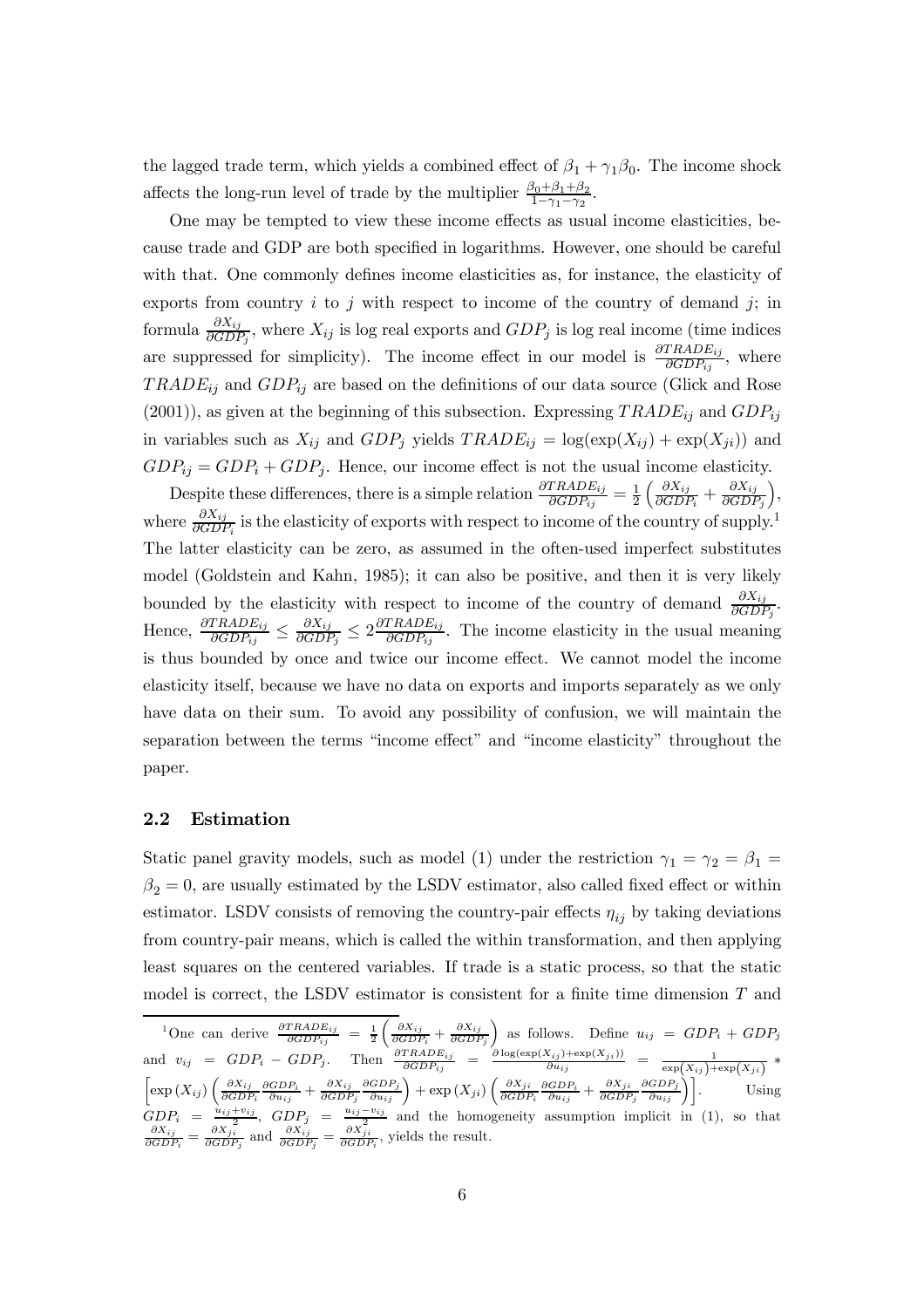an infinite number of country-pairs  $N$ , the asymptotics we consider throughout this paper.2

If trade is a dynamic process and one uses a dynamic panel model such as (1), estimation is potentially more difficult. The basic reason is that the transformation needed to wipe out the country-pair fixed effects (within or first difference operator) leads to correlation between the transformed lagged dependent variable regressors and the transformed error term. For a finite  $T$  and an infinite  $N$  this correlation renders least squares methods on the transformed model biased and inconsistent. The correlation, however, vanishes as  $T$  gets large. Given the fairly large  $T$  for our data set, the bias and inconsistency of the LSDV estimator may thus be limited. This is an empirical issue, which is further addressed in subsection 3.3.

To bypass the inconsistency of LSDV, numerous alternative estimators have been proposed, see for example Baltagi (2001) for a broad overview. A class of estimators, which is nowadays popular by practitioners, is GMM. The particular GMM estimator we use here is due to Arellano and Bond (1991). For this estimator, the model is transformed into first differences instead of deviations from country-pair means to remove the country-pair effects  $\eta_{ij}$ . This gives correlation between the transformed regressor  $TRADE_{ij,t-1} - TRADE_{ij,t-2}$  and the transformed disturbance term  $\varepsilon_{ijt} - \varepsilon_{ij,t-1}$ . This correlation does not vanish when  $T$  gets large. However, valid instruments can be constructed from at least two-periods-lagged levels of the dependent variable. The Arellano-Bond estimator uses these instruments to define the moment conditions. The resulting GMM estimator is consistent for finite T and  $N \to \infty$ . Note that in dynamic panel data models the number of valid moment conditions increases with the number of time periods  $T$  and that for asymptotic efficiency reasons one should use all available moment conditions. However, it is well-known that finite sample bias of GMM estimators increases as the number of moment conditions gets larger, in other words, as  $T$  gets larger. Because our data set has a fairly large  $T$ , finite sample bias may be substantial. Hence, in the empirical section we will not use all available moment conditions, but only those based on ten lagged values of the dependent variable, that is, lags two through eleven.

<sup>&</sup>lt;sup>2</sup>As we consider fixed T, large N asymptotics, the number of time specific effects  $\lambda_t$  is finite, so that their inclusion poses no further complications for estimation. One might argue, however, that for our empirical application, where  $T = 48$  and  $N = 221$ , asymptotic results for large T and large N are also worthwhile. In that case, the discussion of the relative merits of the various estimators below is tentative only. However, a complete theory on large  $T$ , large  $N$  asymptotics for the dynamic panel data model with both country-pair and time specific effects has not yet been developed, and its derivation would go beyond the scope of this paper.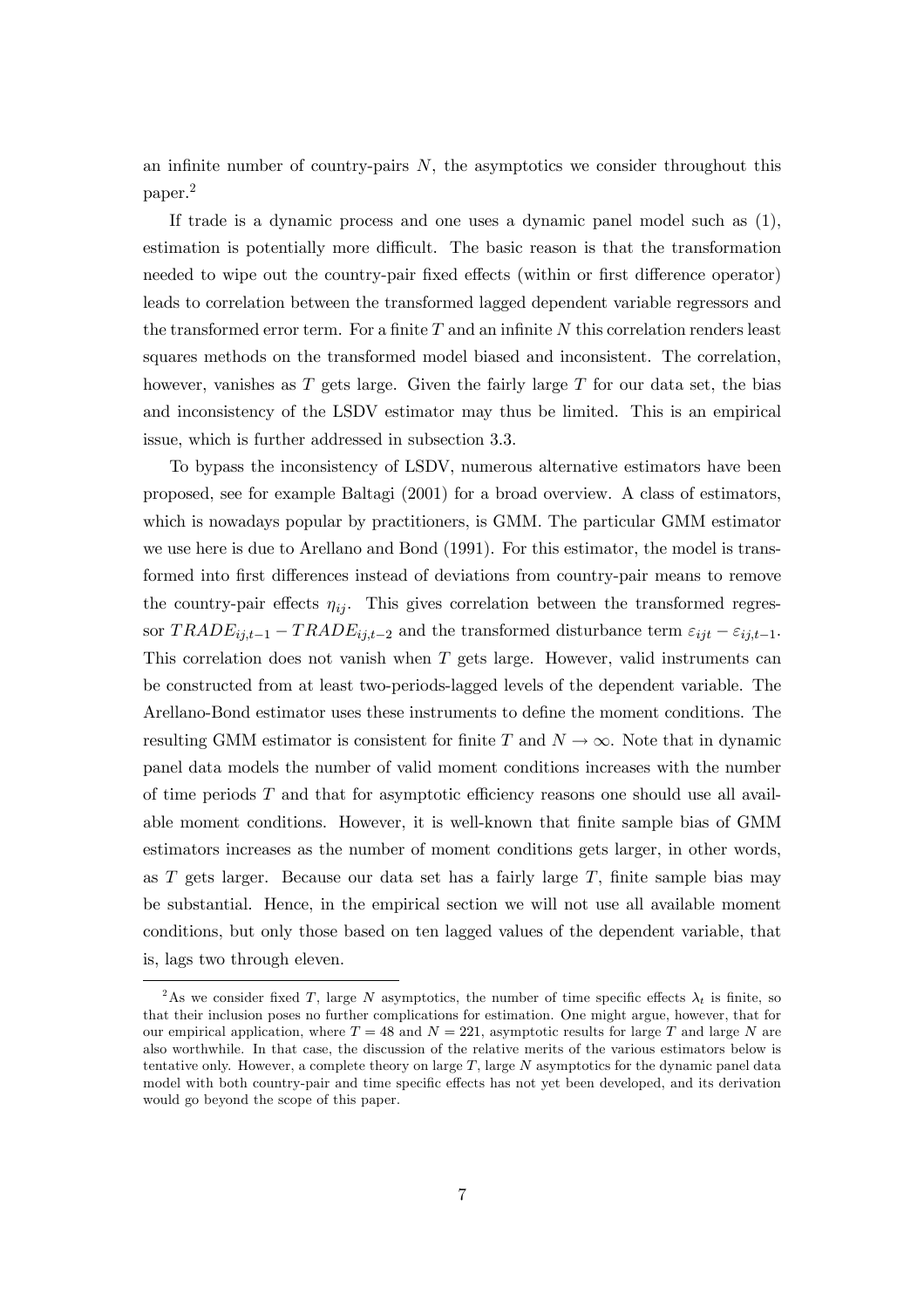## 3 Empirical results

In this section we first briefly describe the data. Second, to examine the importance of dynamics in trade equations, we present estimation results for model (1) using both LSDV and GMM estimators. Finally, we analyze the accuracy of both estimators by simulation to assess which estimator is preferable in our application.

#### 3.1 Data

The data set we use is a subset from the data of Glick and Rose (2001), which is available from their website  $(\text{http://haas.berkeley.edu/~arose})$ . The Glick and Rose data set contains annual data over 1948-1997 on bilateral trade flows between 217 countries. We have selected the sample of the 24 OECD countries that have been member of the OECD for more than a decade. Furthermore, the years 1948 and 1949 have been excluded, as there are many missing observations for these years. Finally, we have balanced the panel by discarding all country-pairs with missing observations for the years 1950-1997.<sup>3</sup> As a result, we are left with  $T = 48$  years for each of the  $N = 221$  pairs of trading partners. For more details on the data we refer to Glick and Rose (2001).

## 3.2 Are dynamics important in panel gravity models?

The benchmark model in this paper is the static panel gravity model with both countrypair and time specific effects, which has been used in many other studies (Mátyás, 1997; Wall, 2000). This model is a special case of (1), because it restricts  $\gamma_1 = \gamma_2 = \beta_1 =$  $\beta_2 = 0$ . As usual, we estimate it by LSDV. We compute all estimates with the DPD package of Ox (Doornik, Arellano and Bond, 2001). The estimation results are in Table 1. It shows that, as expected, the estimate for the income effect  $(\beta_0)$  is positive. The standard error suggests that the effect is strongly significant.

As a first insight into the importance of dynamics, we test for first-order autocorrelation in the residuals of the static model. We use a Lagrange Multiplier (LM) test based on the LSDV residuals, which is asymptotically  $\chi_1^2$ -distributed (Baltagi, 2001). The value of the LM statistic is 21230.63, so that there is very strong evidence of autocorrelation. Hence, the static panel gravity model is misspecified and leads to incorrect inference, for instance because the estimated contemporaneous income effect is biased

<sup>&</sup>lt;sup>3</sup>For 45 of the 276 (24\*23/2) possible country-pairs the original data set contains no observations. In addition, there are incomplete time series for 10 country-pairs.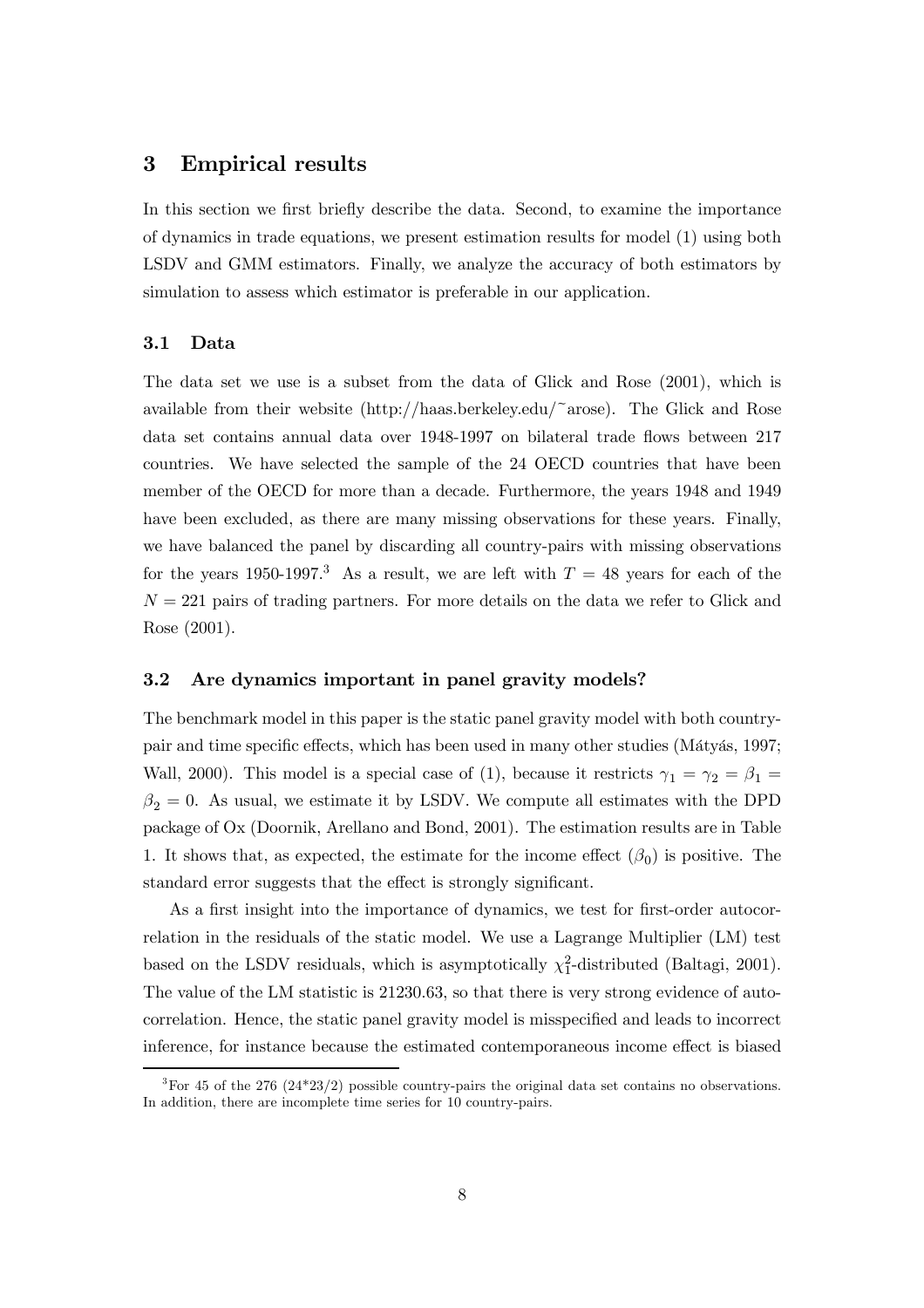|                         |                                                               | STATIC MODEL<br><b>LSDV</b> | DYNAMIC MODEL<br><b>LSDV</b><br><b>GMM</b> |                   |
|-------------------------|---------------------------------------------------------------|-----------------------------|--------------------------------------------|-------------------|
| $TRADE_{i,i,t-1}$       | $\gamma_1$                                                    |                             | 0.74<br>(0.01)                             | 0.57<br>(0.02)    |
| $TRADE_{i,i,t-2}$       | $\gamma_2$                                                    |                             | 0.13<br>(0.01)                             | 0.06<br>(0.02)    |
| $GDP_{ijt}$             | $\beta_0$                                                     | 0.92<br>(0.01)              | 0.80<br>(0.05)                             | 0.82<br>(0.11)    |
| $GDP_{ij,t-1}$          | $\beta_1$                                                     |                             | $-0.44$<br>(0.07)                          | $-0.33$<br>(0.10) |
| $GDP_{ij,t-2}$          | $\beta_2$                                                     |                             | $-0.24$<br>(0.05)                          | $-0.06$<br>(0.08) |
| Long-run income effect  | $\frac{\beta_0 + \beta_1 + \beta_2}{1 - \gamma_1 - \gamma_2}$ | 0.92<br>(0.01)              | 1.02<br>(0.06)                             | 1.21<br>(0.24)    |
| $R^2$                   |                                                               | 0.83                        | 0.96                                       |                   |
| Residual autocorr. test |                                                               | 21230.63<br>[0.00]          | 0.01<br>[0.91]                             | $-1.40$<br>[0.16] |

Table 1: Estimation results for model (1)

Standard errors in parentheses and p-values in square brackets. The standard error for the long-run income effect is computed by the delta-method. All standard errors and p-values are robust for heteroskedasticity, both across individuals and over time. The  $R^2$  is unknown for GMM. The residual autocorrelation test for LSDV is the first-order autocorrelation LM test from Baltagi (2001). For GMM it is the second-order autocorrelation test of Arellano and Bond (1991); see footnote 6 for details.

and because the standard errors are invalid.4

One potential source of residual autocorrelation is underspecification of the dynamics. As argued in the introduction, there are good economic reasons to allow for trade dynamics. Therefore, we now leave the dynamics parameters  $\gamma_1$ ,  $\gamma_2$ ,  $\beta_1$  and  $\beta_2$  in (1) unrestricted and thus turn to a dynamic panel gravity model. We estimate the model both by LSDV and GMM to verify the robustness of our conclusions.<sup>5</sup>

The last two columns of Table 1 show the estimation results for the dynamic specification. Now the residuals do not exhibit significant autocorrelation for both estimation

<sup>4</sup>Several authors, for instance Doel and Kiviet (1994), have analyzed the consequences of estimating a static panel data model by LSDV when the true model is in fact dynamic. Some results point out that the estimates may be interpreted as long-run effects. However, the models analyzed are very specific, so that it is difficult to draw general conclusions.

<sup>&</sup>lt;sup>5</sup>We have further checked the robustness by estimating the model without the exogeneity assumption for income, that is, by GMM with an alternative set of moment conditions that remains valid if income is endogenous. Because the estimation results do not change notably, we conclude that endogeneity of income is not a major issue in this application and continue as if income is exogenous.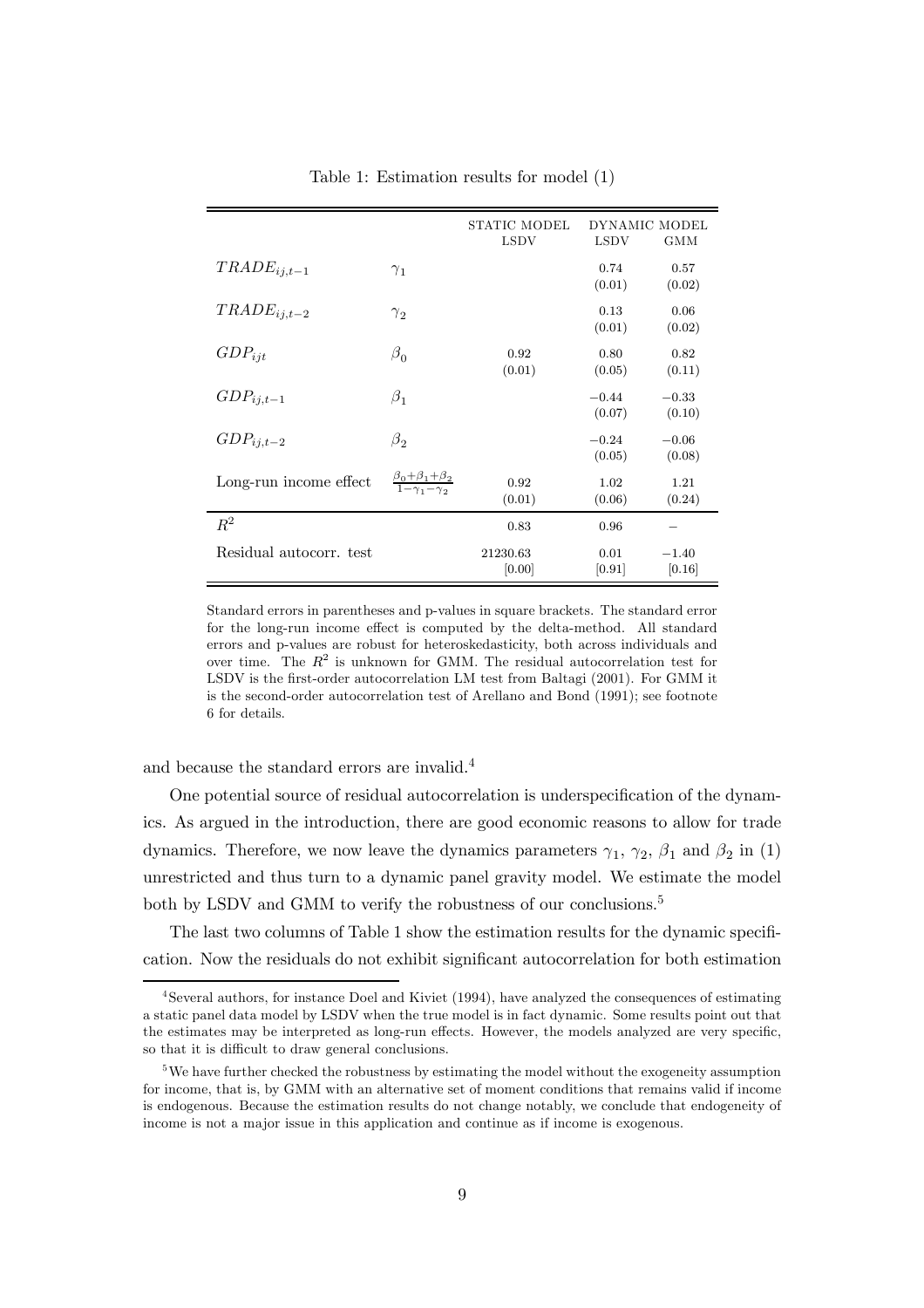methods.<sup>6</sup> Moreover, longer lags of dependent and explanatory variables yield insignificant estimates (not reported). Hence, second-order dynamics seems adequate.7 We also see that the estimates of the dynamics parameters are substantial and almost all clearly significant, for both estimation methods. The dynamics also raise  $R^2$  substantially. We conclude that including dynamics is important to obtain a proper gravity model specification from an econometric point of view.8 This is in line with the strong economic arguments for the relevance of dynamics in trade relations.

Concerning the economic characteristics of trade flows, we see that the coefficient of the first lagged dependent variable  $(\gamma_1)$  is large and highly significant for both LSDV and GMM. Also the second-order term (with coefficient  $\gamma_2$ ) is significant, although of moderate magnitude. The sum of  $\gamma_1$  and  $\gamma_2$  equals 0.87 for LSDV and 0.63 for GMM. This implies a half-life of one-time exogenous shocks of five years and one and a half years, respectively. Though there are considerable differences between the two estimators regarding the precise dynamic effects, it is clear that shocks are persistent in trade flows.

The estimated contemporaneous income effect is around 0.80 for both estimators. Income also has a dynamic impact on trade. This not only goes through the lagged trade terms, but also directly. The effect of a permanent income shock on next year's trade in addition to the impact  $\beta_0$  caused by the increment of next period's income,  $(\beta_1+\gamma_1\beta_0)$ , is estimated at around 0.15 for both estimators. This is much lower than the contemporaneous impact. Moreover, after two years the effect is virtually zero. Hence, income affects trade rather quickly. This result is in line with the common opinion on trade dynamics (Goldstein and Khan, 1985). The estimated long-run income effect on the level of trade,  $\frac{\beta_0 + \beta_1 + \beta_2}{1 - \gamma_1 - \gamma_2}$ , is 1.02 for LSDV and 1.21 for GMM.

As explained at the end of subsection 2.1, the income effects should not be viewed as income elasticities in the usual meaning of for instance  $\frac{\partial X_{ij}}{\partial GDP_j}$ , the elasticity of exports

 $6$ The test used for GMM is based on Arellano and Bond (1991). It differs from the test used for LSDV, because under the null of no serial correlation in  $\varepsilon_{ijt}$ , there is first-order serial correlation in the first differenced residuals by construction. However, the null implies that higher-order autocorrelation is absent. The test therefore checks for second-order autocorrelation in the first differenced residuals. It is asymptotically standard normally distributed under the null.

<sup>&</sup>lt;sup>7</sup>We have also estimated a first-order dynamic model in the spirit of De Grauwe and Skudelny  $(2000)$ , that is, with  $\gamma_1$  unrestricted but  $\gamma_2 = \beta_1 = \beta_2 = 0$ . The LM test is 150.04 indicating significant residual autocorrelation. Hence, higher-order dynamic terms are relevant in this application.

<sup>&</sup>lt;sup>8</sup> Another possible source of the residual autocorrelation in static models is neglected heterogeneity, that is, heterogeneous slope coefficients across country-pairs. Hence, estimating a dynamic model such as (1) with homogeneous slope coefficients may lead to spurious dynamics. To examine this, we have estimated model (1) for all 221 country-pairs separately, thus allowing for unrestricted heterogeneity. We find that all country-pair models contain significant dynamics. Hence, even after accounting for heterogeneity we find strong evidence of dynamics.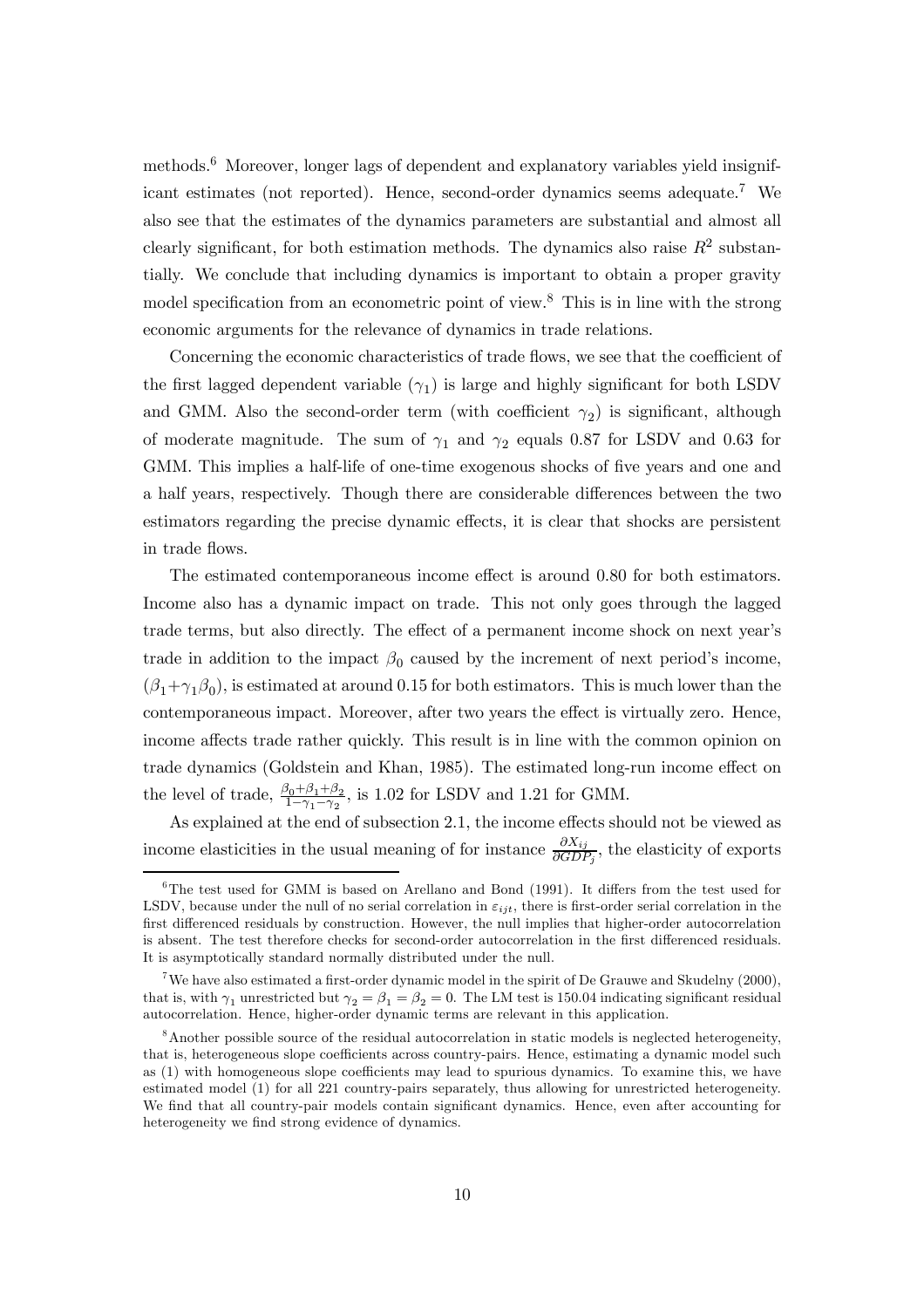from country  $i$  to  $j$  with respect to income of the country of demand  $j$ . Instead, we have suggested a bound for the elasticities in terms of our income effects:  $\frac{\partial TRADE_{ij}}{\partial GDP_{ij}} \leq$  $\frac{\partial X_{ij}}{\partial GDP_j} \leq 2 \frac{\partial TRADE_{ij}}{\partial GDP_{ij}}$ . For the long-run income elasticity the estimation results thus imply an interval from 1.02 to 2.04 for LSDV and from 1.21 to 2.42 for GMM. This corroborates the common idea that income elasticities for industrial countries fall in the range of one to two (Goldstein and Kahn, 1985).

In summary, including dynamics in panel gravity models is not only important from an econometric point of view, but also yields estimation results that are reasonable in an economic sense.

#### 3.3 Accuracy of the LSDV versus the GMM estimator

Although our conclusion concerning the importance of including dynamics is robust regarding the use of LSDV or GMM, there are some differences in the exact magnitude of the dynamics between the two estimation methods. These differences may originate from either the inconsistency of LSDV for finite  $T$ , or the finite sample bias of GMM, or both (see also subsection 2.2). In this section we investigate by simulation which method yields the most accurate estimates for our data.

The finite sample properties of both estimators have already been analyzed by extensive simulation studies (Arellano and Bond, 1991; Kiviet, 1995; Blundell and Bond, 1998). The results from these Monte Carlo experiments show that for the LSDV and GMM estimators the quality of the asymptotic approximations in finite samples depends heavily on the actual parameter values of the model and on the dimensions of the available data set.

In most of the simulation studies short time series and reasonably large cross-section samples have been examined. The performance of LSDV and GMM when both dimensions are moderate or large is much less understood. Judson and Owen (1999) provide some evidence that also in these types of samples LSDV and GMM estimators can exhibit sizeable biases.

To evaluate the accuracy of the estimators for our application, we perform a Monte Carlo experiment using artificial data for  $TRADE_{it}$  generated from the empirical model of the previous section. More precisely, we use (1) with the LSDV estimates of  $\alpha, \gamma_1, \gamma_2, \beta_1, \beta_2, \beta_3, \eta_{ij}$  and  $\lambda_t$  as true parameters (using the GMM estimates does not affect the conclusions). We take the data on GDP as given, use the observed actual values of TRADE for 1950 and 1951 as initial observations and draw independent homoskedastic disturbances  $\varepsilon_{ijt}$  from the normal distribution with mean zero and a variance equal to the sample variance of the LSDV residuals. This gives simulated data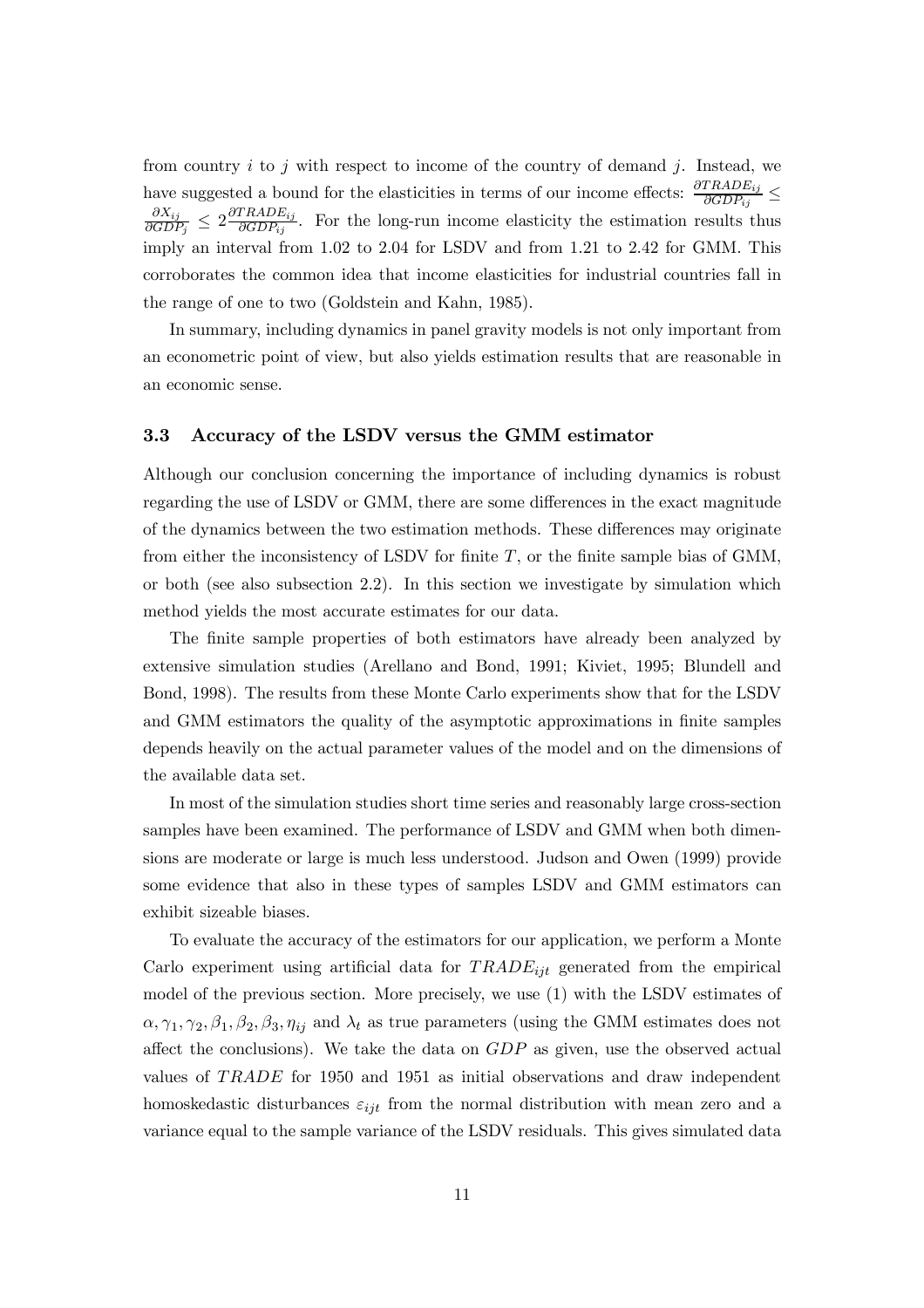|                        |                                                               | TRUE    | STATIC MODEL | DYNAMIC MODEL |            |
|------------------------|---------------------------------------------------------------|---------|--------------|---------------|------------|
|                        |                                                               |         | <b>LSDV</b>  | <b>LSDV</b>   | <b>GMM</b> |
| $TRADE_{ij,t-1}$       | $\gamma_1$                                                    | 0.74    |              | 0.71          | 0.60       |
|                        |                                                               |         |              | (0.01)        | (0.04)     |
| $TRADE_{ij,t-2}$       | $\gamma_{2}$                                                  | 0.13    |              | 0.12          | 0.16       |
|                        |                                                               |         |              | (0.01)        | (0.04)     |
| $GDP_{ijt}$            | $\beta_0$                                                     | 0.80    | 0.91         | 0.79          | 0.82       |
|                        |                                                               |         | (0.01)       | (0.05)        | (0.06)     |
| $GDP_{ij,t-1}$         | $\beta_1$                                                     | $-0.44$ |              | $-0.41$       | $-0.33$    |
|                        |                                                               |         |              | (0.07)        | (0.08)     |
| $GDP_{ij,t-2}$         | $\beta_2$                                                     | $-0.24$ |              | $-0.22$       | $-0.22$    |
|                        |                                                               |         |              | (0.05)        | (0.06)     |
| Long-run income effect | $\frac{\beta_0 + \beta_1 + \beta_2}{1 - \gamma_1 - \gamma_2}$ | 1.02    | 0.91         | 0.98          | 1.13       |
|                        |                                                               |         | (0.01)       | (0.04)        | (0.16)     |

Table 2: Simulation results

Mean and standard deviation (in parentheses) over 500 replications. The true and estimated model is (1).

on  $TRADE_{ijt}$ . We then estimate model (1) by LSDV and GMM and, for completeness, we also estimate the static model used above by LSDV. We replicate this procedure 500 times.

Table 2 shows the mean and standard deviation of the LSDV and GMM coefficient estimators over the 500 replications. We first conclude that estimating a static panel gravity model for a dynamic data generating process yields a biased estimate in the sense that the long-run income effect is underestimated.

The second result is that LSDV reproduces the true parameters quite well, even though some bias is visible, such as 0.03 for  $\gamma_1$ , which is in accordance with the theoretical inconsistency of LSDV in dynamic panel models with finite T. Apparently, the inconsistency of LSDV is small in our study.

At first sight, this conclusion differs from the Judson and Owen (1999) results, as they still find sizeable finite sample bias. However, they investigate data sets with  $T \leq 30$ , whereas for our data the number of time periods is substantially larger, namely  $T = 48$ . It is well-known that the bias decreases as T gets larger. For instance, for the autoregressive parameter in their first-order ADL model, Judson and Owen report a decline in the bias from about  $70\%$  of the true parameter value to  $8.5\%$  as T goes from 5 to 30. Hence, the small biases we find, for instance 4.1% for the corresponding parameter  $\gamma_1$  in our ADL model, seem in line with the Judson and Owen results after all.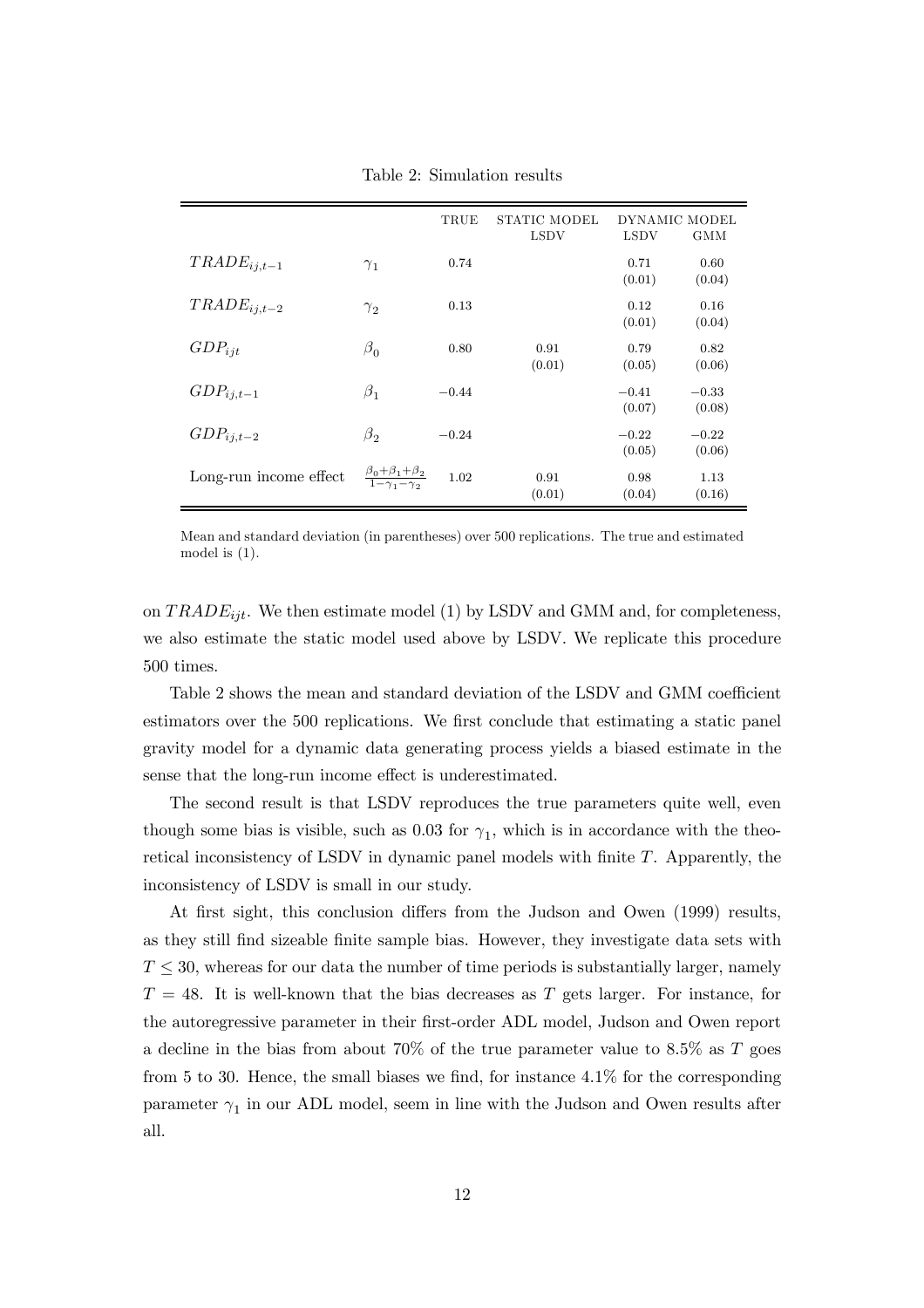The final result from Table 2 is that the finite sample bias of the GMM estimator is relatively large, particularly regarding the first lagged trade coefficient  $\gamma_1$ . Moreover, the dispersion in the GMM estimates is larger than for LSDV. Both characteristics show that LSDV is here superior to GMM, asserting the conclusion of Judson and Owen (1999) that for moderate or large  $T$  the LSDV estimator is recommended. Hence, regarding the estimation results discussed in the previous subsection we prefer the LSDV estimates to indicate the magnitude of the trade dynamics.

## 4 Conclusion

The panel gravity model for trade has often been estimated without taking account of the effects of past trade and income on current trade flows. However, there are numerous economic reasons for the fact that trade is a dynamic process. Using yearly data on 221 bilateral trade flows between OECD countries from 1950 through 1997, we indeed find that the residuals from a static model exhibit strong patterns of autocorrelation.

In this study we have therefore extended the standard static gravity model with dynamics, both by including lagged trade and lagged income terms. Both types of dynamics are strongly significant. Hence, our first conclusion is that trade is a dynamic process and that panel gravity models should allow for that, by including both lagged trade and lagged income terms.

The second contribution of this paper concerns the method to estimate dynamic panel gravity models. We have examined two estimation methods, namely LSDV and the GMM estimator due to Arellano and Bond (1991). A simulation experiment shows that for this application the LSDV technique is accurate and outperforms GMM. This is important from a practical point of view, because it allows one to employ the same simple LSDV estimator used in static panel gravity models.

Concerning the magnitude of the trade dynamics, we conclude that transitory shocks to trade persist for a long time, with an estimated persistence parameter (sum of autoregressive parameters) of 0.87. This implies a half-life of five years. Income shocks also have a dynamic impact, but their effect on trade is rather quickly; the contemporaneous effect of a permanent shock is estimated at 0.80, while the additional effect after one year is 0.15 only. The long-run income effect on the level of trade is 1.02, which corresponds to income elasticities of trade between 1.02 and 2.04. Such point estimates are reasonable from an economic point of view.

We expect that our conclusions will be relevant for future research on trade using the gravity model. First, dynamic terms will be important for many other data sets, because trade is inherently dynamic. Moreover, many trade panels have substantial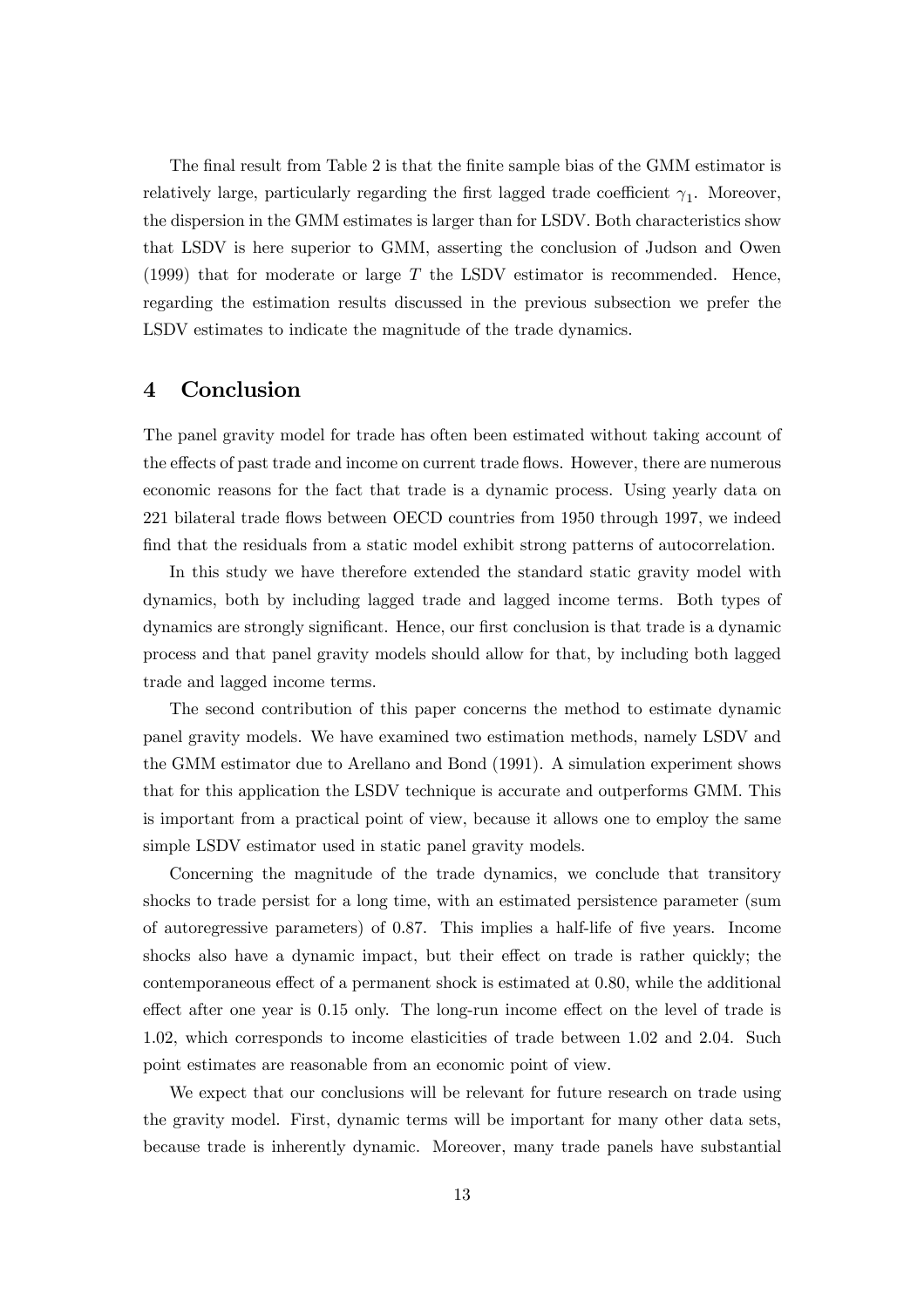cross-section and time series dimensions, so that we expect LSDV to be an accurate estimation method for those data as well.

Though the transition from a static to a dynamic panel gravity model is important, the dynamic model we have used is, of course, not perfect. For instance, it can presumably be improved by allowing for richer heterogeneity and for correlation between country-pairs. Such issues are left for future research.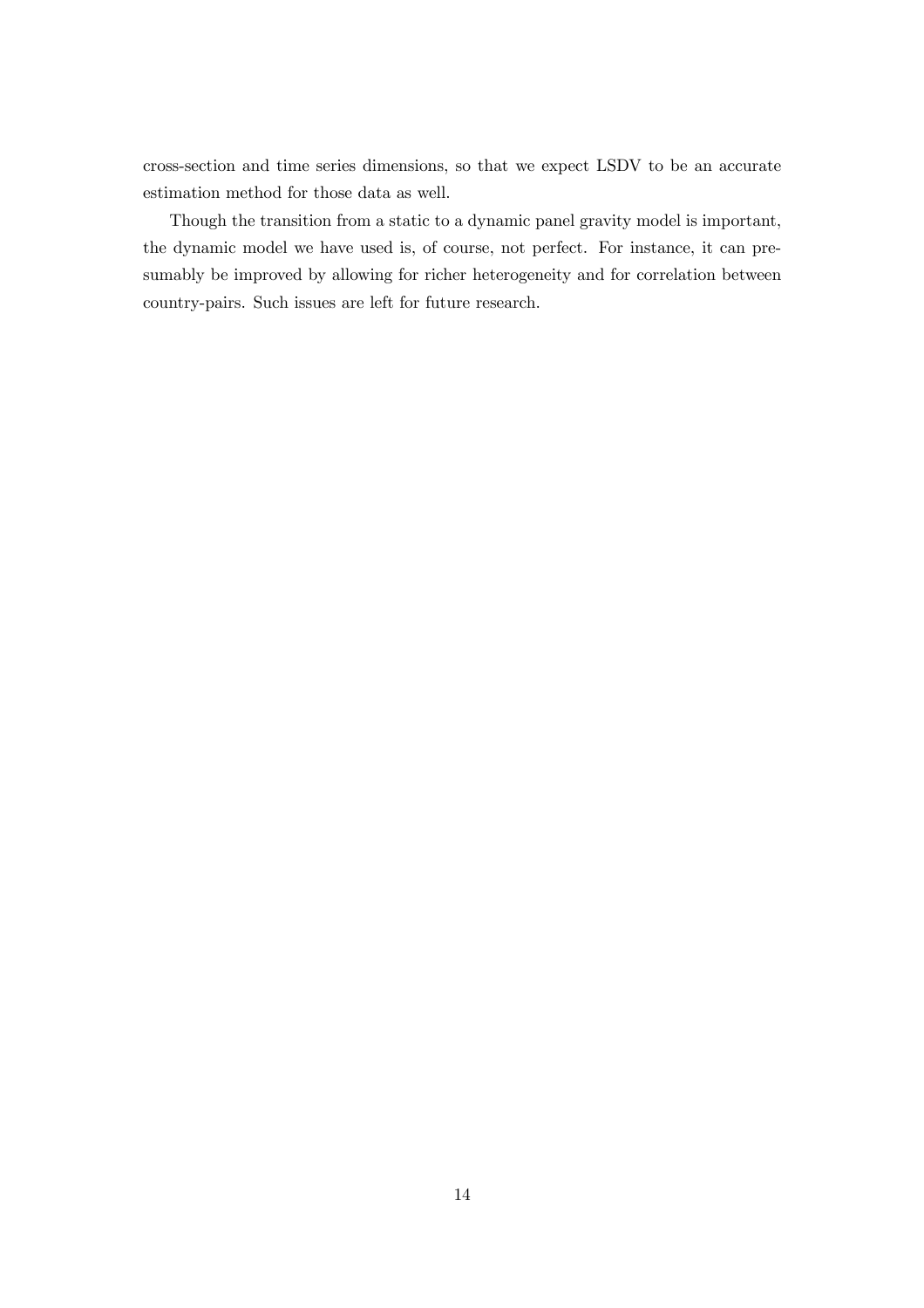# References

- Aitken, N.D. (1973), The effect of the EEC and EFTA on European trade: a temporal cross-section analysis, American Economic Review 63, 881-892.
- Arellano, M. and S. Bond (1991), Some tests of specification for panel data: Monte Carlo evidence and an application to employment equations, Review of Economic Studies 58, 277-297.
- Baltagi, B.H. (2001), Econometric analysis of panel data, John Wiley & Sons.
- Bergstrand, J.H. (1985), The gravity equation in international trade: some microeconomic foundations and empirical evidence, Review of Economics and Statistics 67, 474-481.
- Blundell, R. and S. Bond (1998), Initial conditions and moment restrictions in dynamic panel data models, Journal of Econometrics 87, 115-143.
- De Grauwe, P. and F. Skudelny (2000), The impact of EMU on trade flows, Weltwirtschaftliches Archiv 136, 381-402.
- Deardorff, A.V. (1998), Determinants of bilateral trade: does gravity work in a neoclassical world? in: J.A. Frankel (ed.), The Regionalization of the World Economy, Chicago: University of Chicago Press.
- Doel, I.T. van den, and J.F. Kiviet (1994), Asymptotic consequences of neglected dynamics in individual effects models, Statistica Neerlandica 48, 71-85.
- Doornik, J.A., Arellano, M. and S. Bond (2001), Panel data estimation using DPD for Ox, Working paper, Nuffield College, Oxford.
- Eichengreen, B. and D.A. Irwin (1997), The role of history in bilateral trade flows, in: J.A. Frankel (ed.), Issues in Regionalism, Chicago: University of Chicago Press.
- Glick, R. and A.K. Rose (2001), Does a currency union affect trade? The time series evidence, unpublished manuscript, http://haas.berkely.edu/~arose.
- Goldstein, M. and M.S. Khan (1985), Income and Price Effects in Foreign Trade, in: R.W. Jones and P.B. Kenen (eds.), Handbook of International Economics, Amsterdam: North-Holland, 1041-1105.
- Judson, R.A. and A.L. Owen (1999), Estimating dynamic panel data models: a guide for macroeconomists, Economics Letters 65, 9-15.
- Kiviet, J.F. (1995), On bias, inconsistency, and efficiency of various estimators in dynamic panel data models, Journal of Econometrics 68, 53-78.
- Mátyás, L. (1997), Proper econometric specification of the gravity model, The World Economy 20, 363-368.
- Pöyhönen, P. (1963), A tentative model for the volume of trade between countries, Weltwirtschaftliches Archiv 90, 93-100.